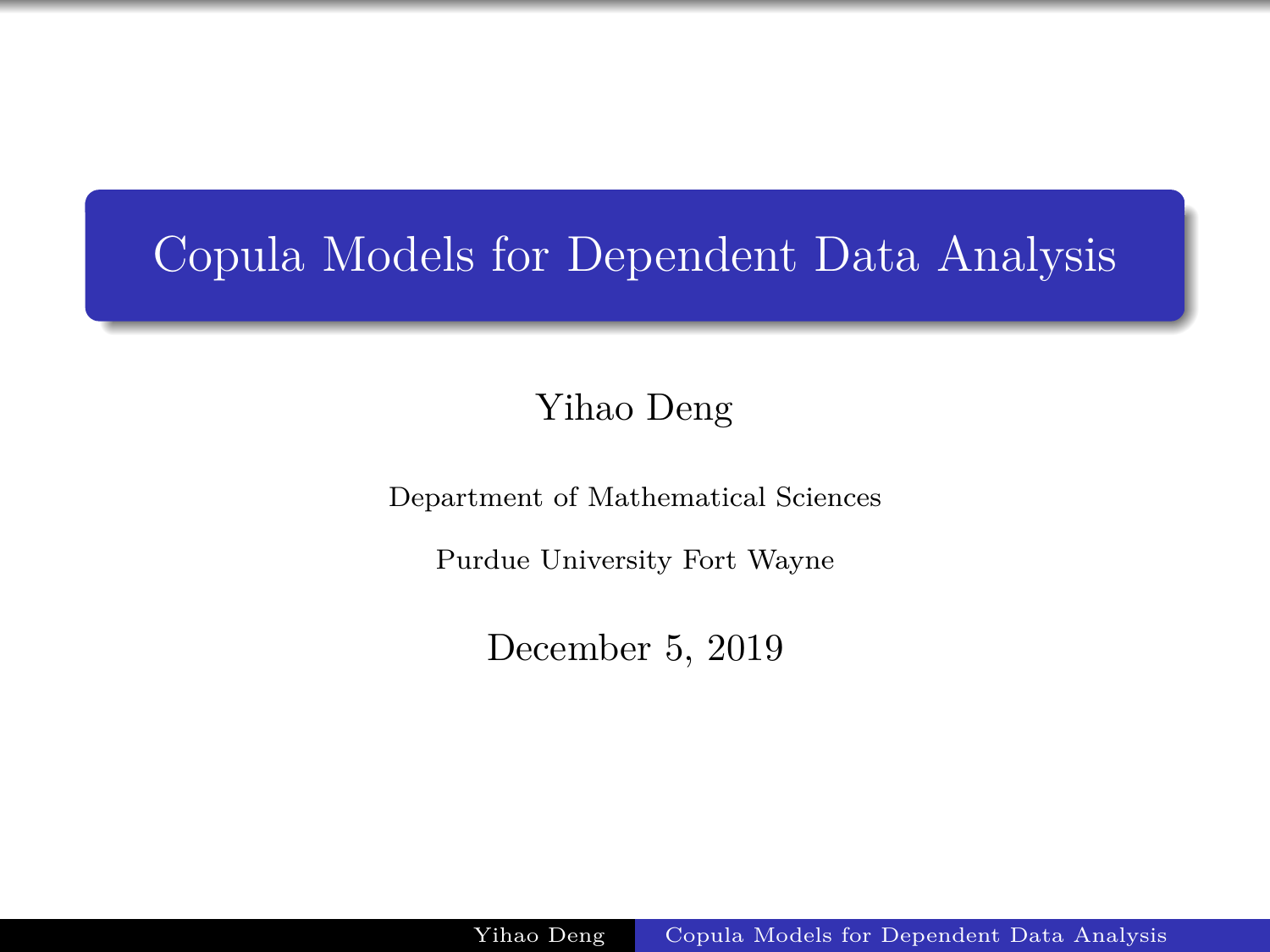- Data collected from family members (twins)
- Return of stocks from the same sector
- Health measures from the same person (height, weight, blood pressure, cholesterol levels, etc.)

Interest lies in the relation among the variables. The most popular measure is **correlation** coefficient, assuming variables are normally distributed.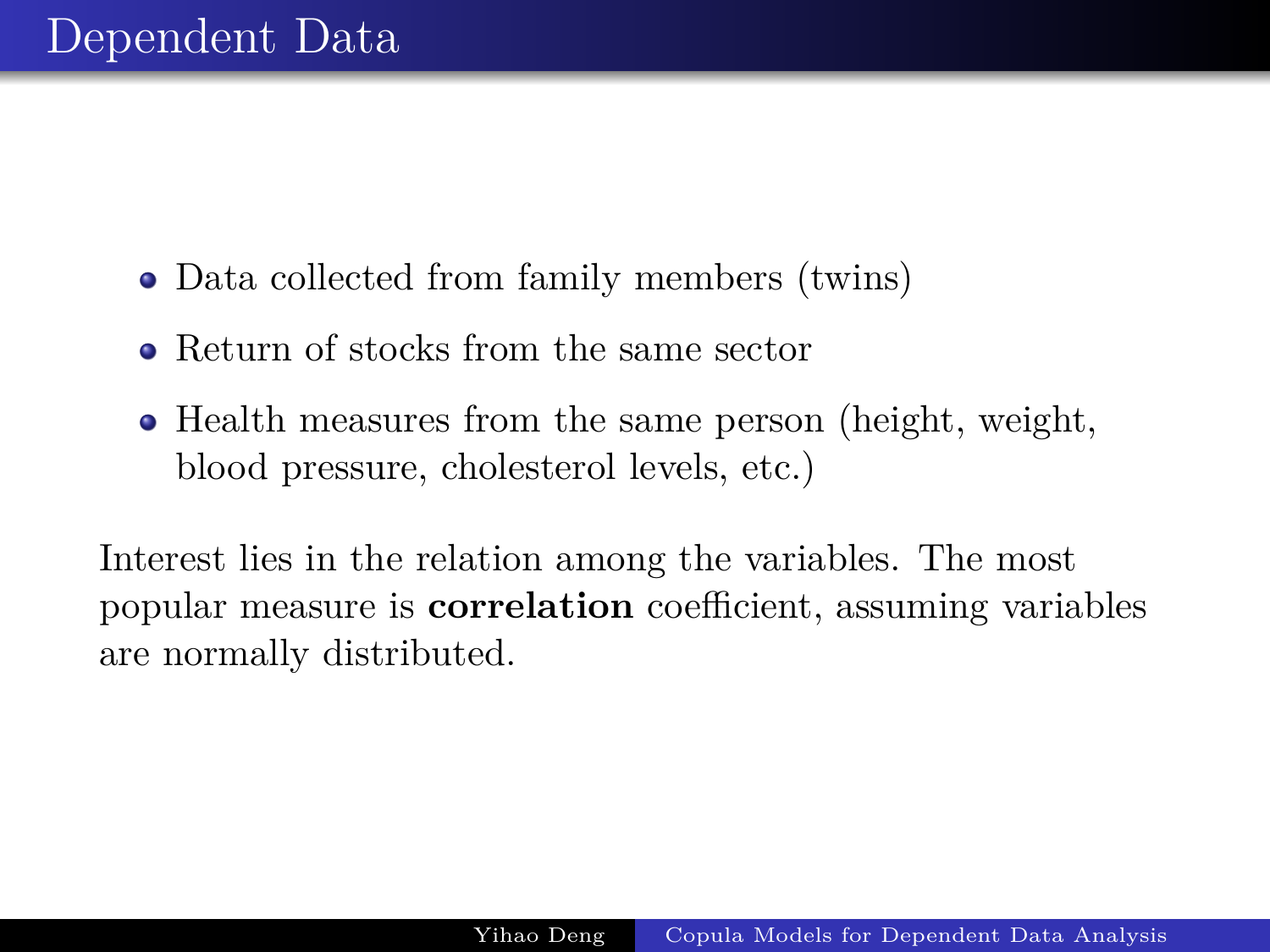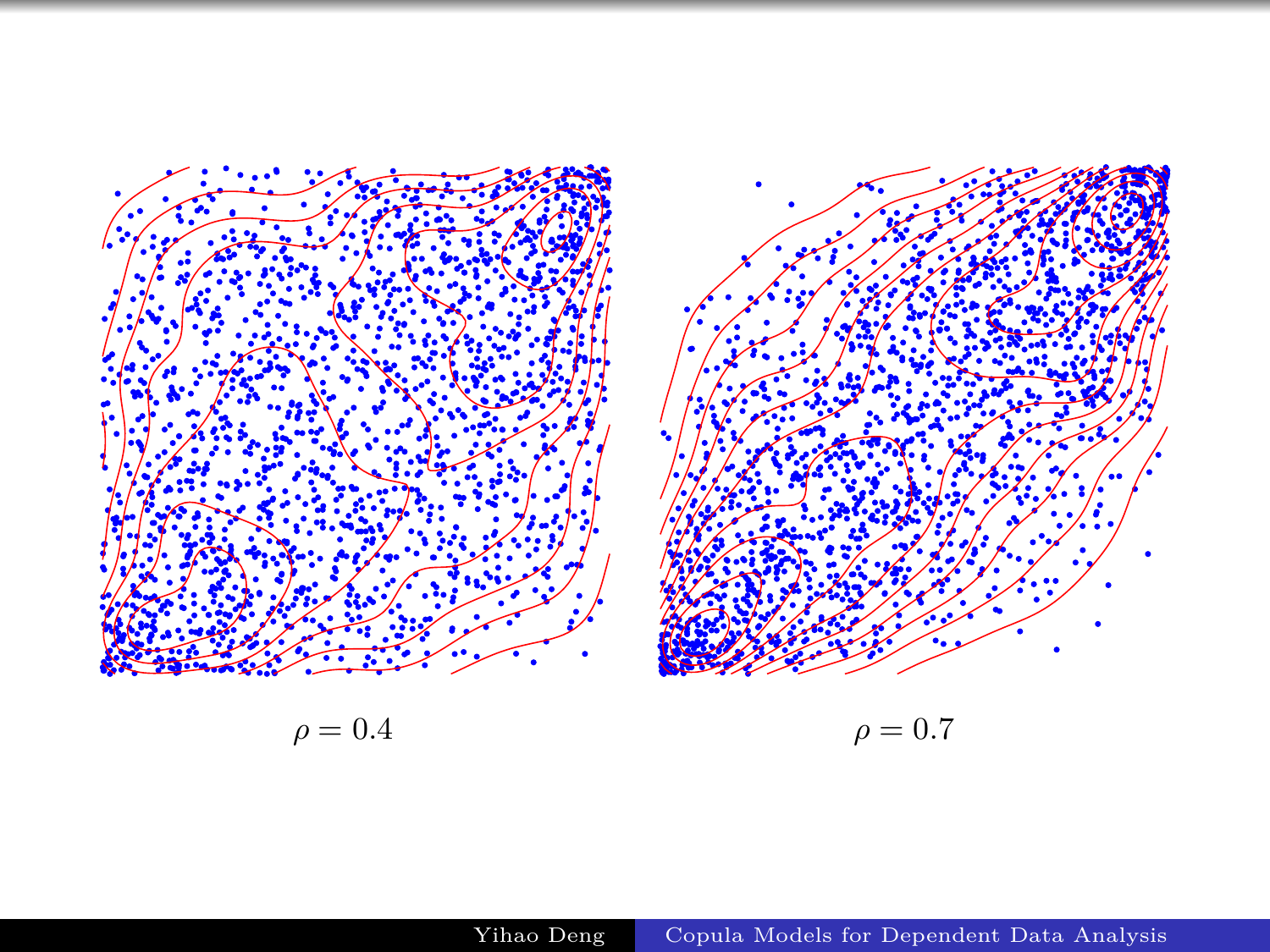

same dependence measure as in the previous normal case ( $\rho = 0.7$ ).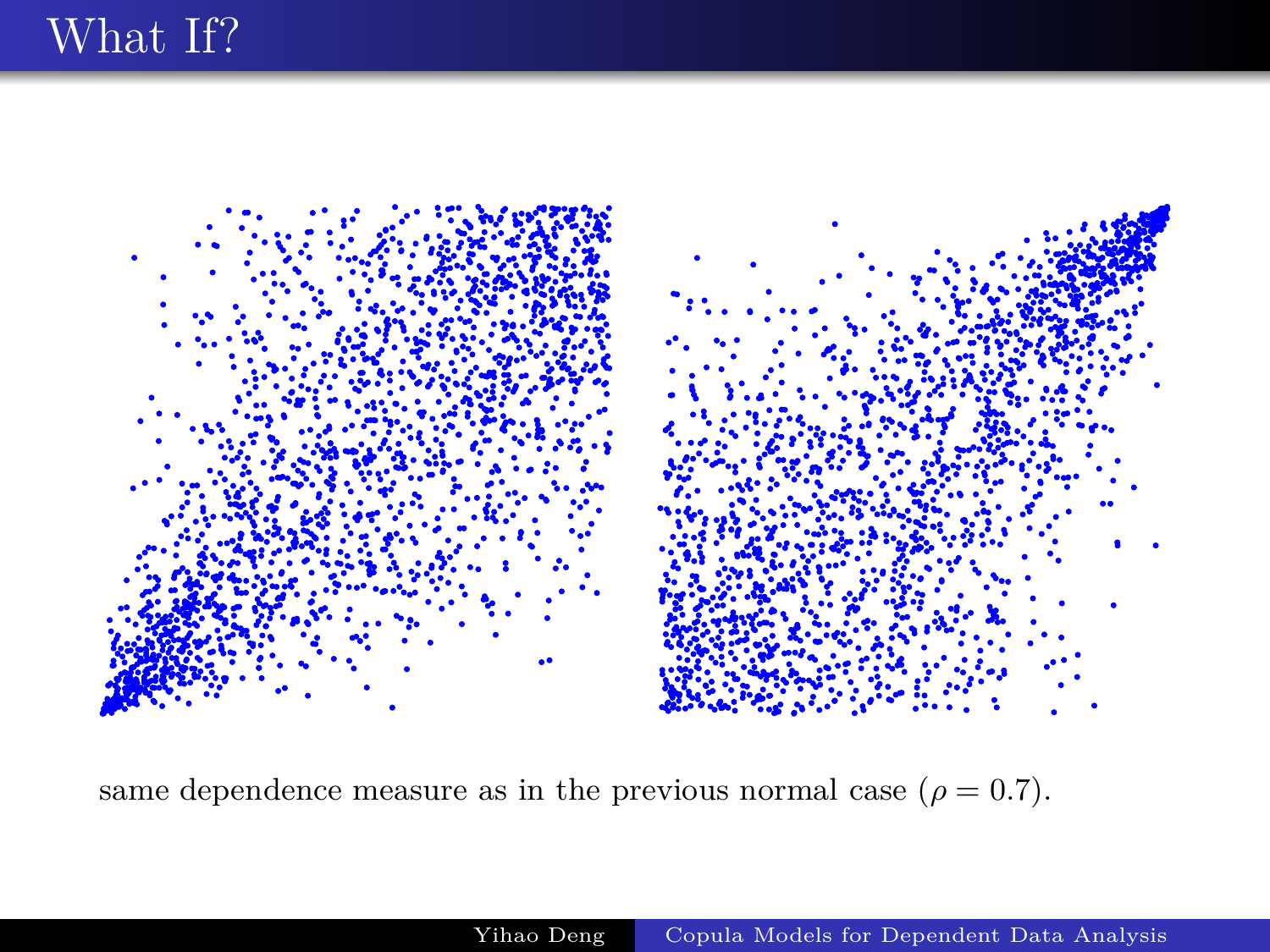A copula *C* is a joint cumulative distribution function (cdf) where all marginals are uniform on (0*,* 1).

Suppose that  $Y_i \sim F_i$  continuous, then  $F_i(Y_i) \sim U(0, 1)$ . The joint cdf *H* of  $Y_1, \ldots, Y_k$  can be written as

$$
H(y_1,\ldots,y_k)=C(F_1(y_1),\ldots,F_d(y_k))
$$

Let  $U_i = F_i(Y_i)$ , then  $Y_i = F_i^{-1}(U_i)$ . The copula is given by

$$
C(u_1, \ldots, u_k) = H(F_1^{-1}(u_1), \ldots, F_k^{-1}(u_k); \theta)
$$
 (1)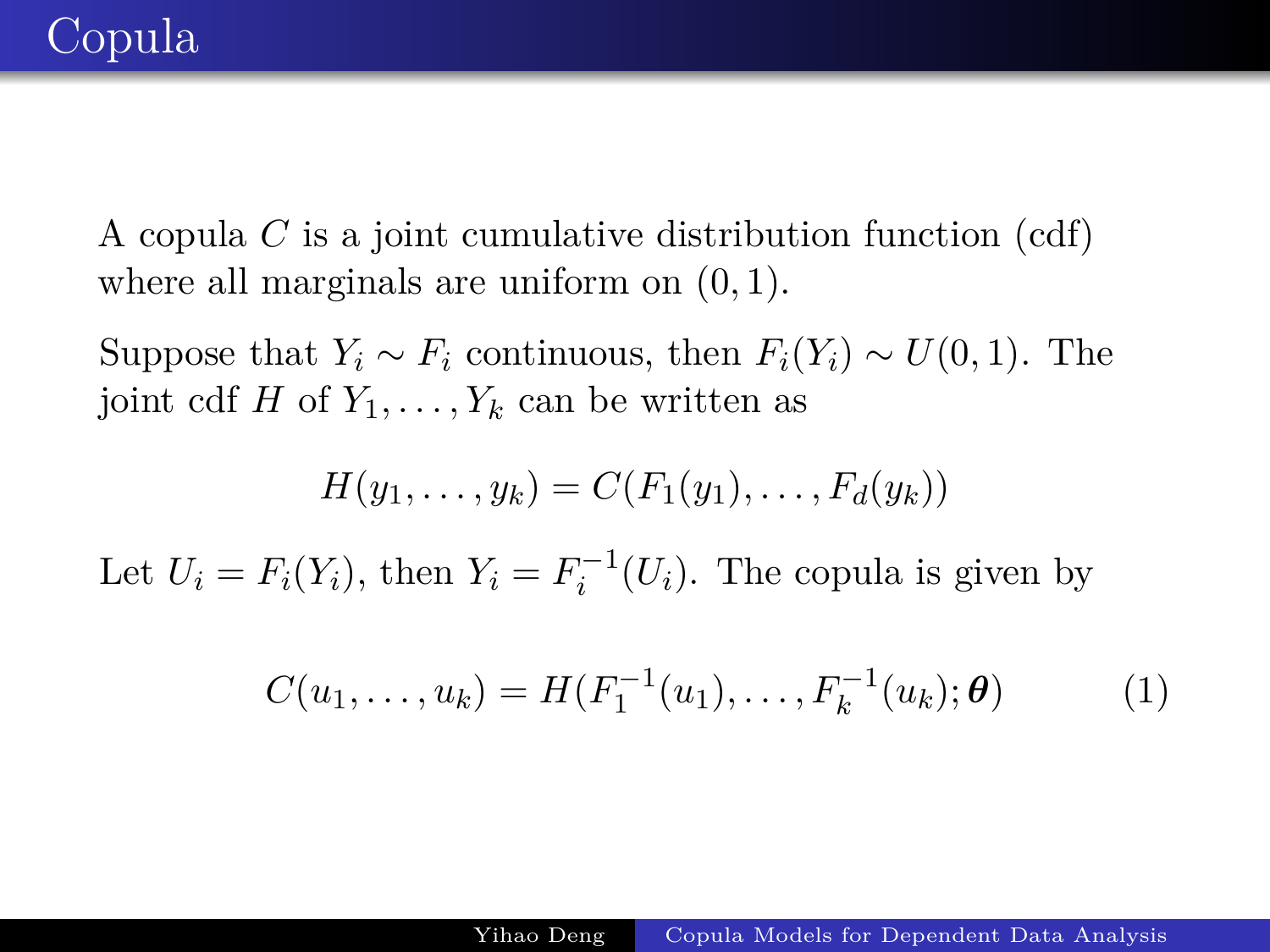#### Copula Examples

Independence Copula:

$$
C(u_1, u_2, \dots, u_k) = u_1 \times u_2 \times \dots \times u_k
$$

Gaussian Copula:

$$
C(u_1, u_2, \dots, u_k) = \Phi_k(\Phi^{-1}(u_1), \Phi^{-1}(u_2), \dots, \Phi^{-1}(u_k); \mathbf{R})
$$

where

$$
\Phi_k(z_1,\ldots,z_k) = \int_{-\infty}^{z_k} \cdots \int_{-\infty}^{z_1} \frac{1}{(2\pi)^{\frac{k}{2}} |\mathbf{R}|^{\frac{1}{2}}} e^{-\frac{1}{2} \mathbf{t}' \mathbf{R}^{-1} \mathbf{t}} dt_1 \ldots dt_k
$$

and

$$
\Phi(x) = \int_{-\infty}^{x} \frac{1}{\sqrt{2\pi}} e^{-\frac{z^2}{2}} dz
$$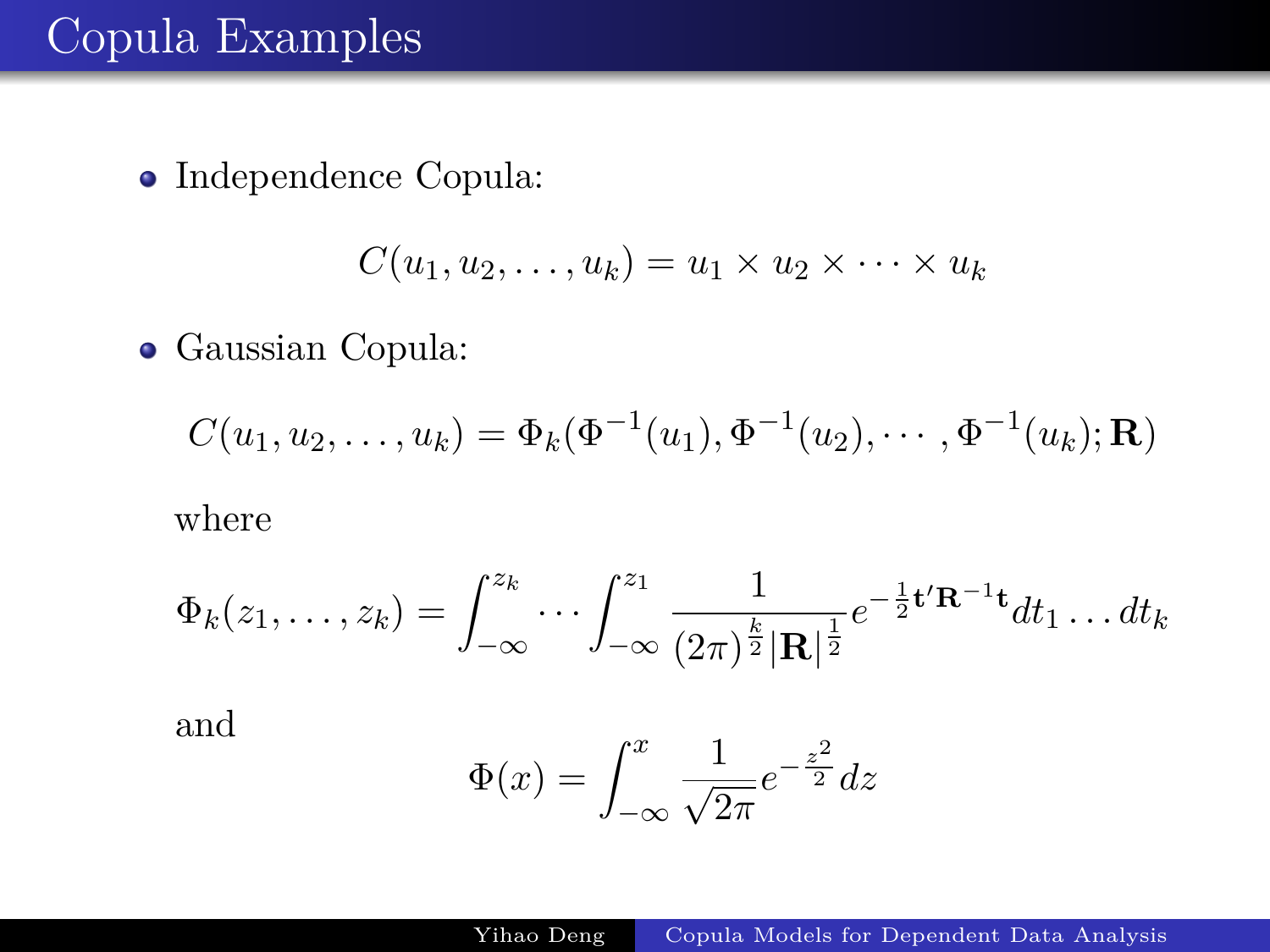## Copula Examples (continued)

Archimedean Copula:

$$
C(u_1, u_2, \dots, u_k) = \psi(\psi^{-1}(u_1) + \psi^{-1}(u_2) + \dots + \psi^{-1}(u_k); \theta)
$$

- Clayton family:  $\psi = (1 + t)^{-1/\theta}$
- Gumbel familty:  $\psi = e^{-t^{1/\theta}}$
- Frank family:  $\psi = -\frac{1}{\theta} \ln(1 + e^{-t}(e^{-\theta} 1))$
- Joe family:  $\psi = 1 (1 e^{-t})^{1/\theta}$

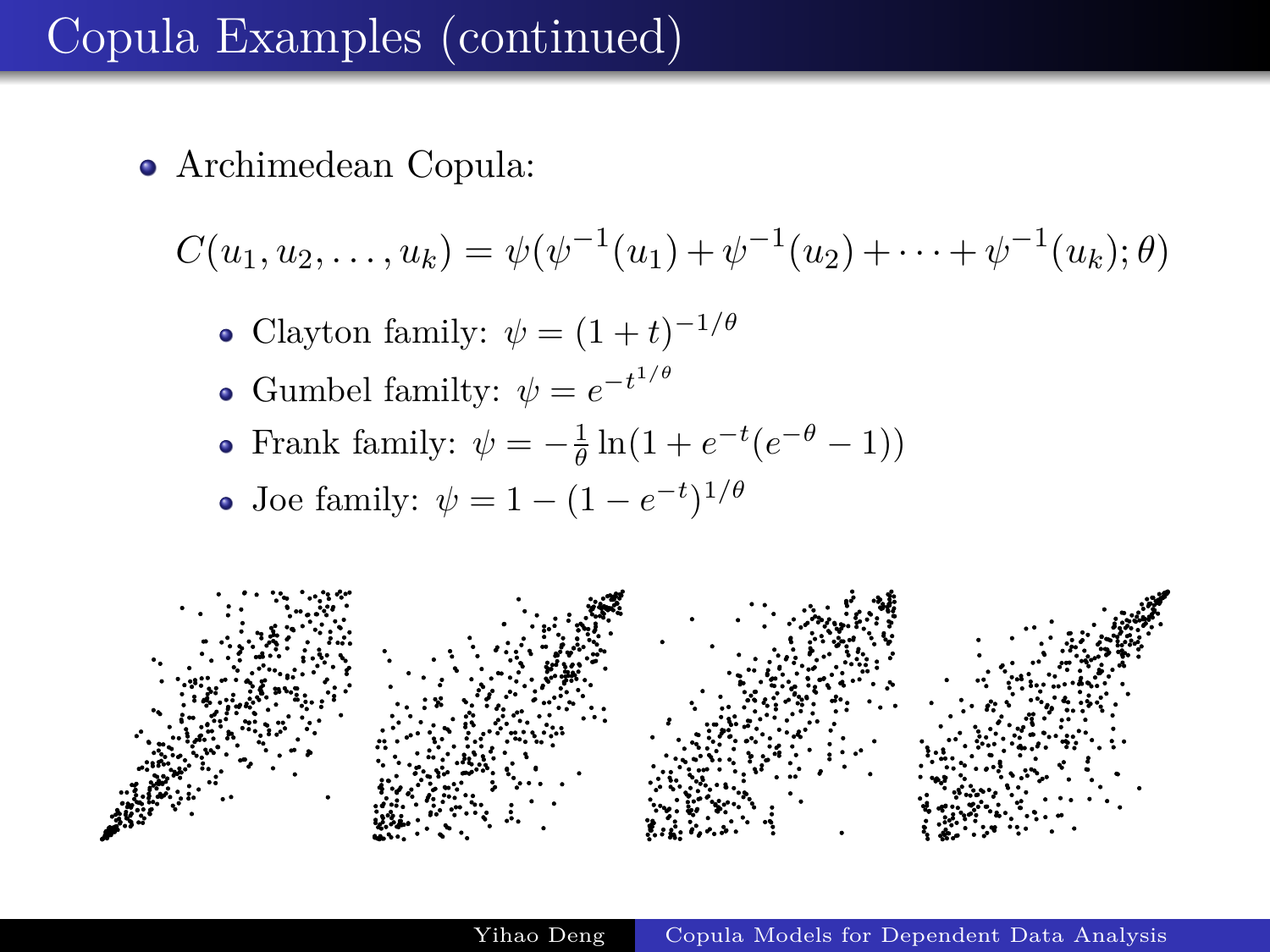Gaussian Copula:

$$
\mathbf{R} = \begin{bmatrix} 1 & \rho_{12} & \rho_{13} & \dots & \rho_{1k} \\ \rho_{12} & 1 & \rho_{23} & \dots & \rho_{2k} \\ \rho_{13} & \rho_{23} & 1 & \dots & \rho_{3k} \\ \vdots & \vdots & \vdots & \ddots & \vdots \\ \rho_{1k} & \rho_{2k} & \rho_{3k} & \dots & 1 \end{bmatrix}
$$

which should be positive definite.

Archimedean Copula: Exchangeable dependence structure. Or the depenence among all pairs of variables are assumed to be the same.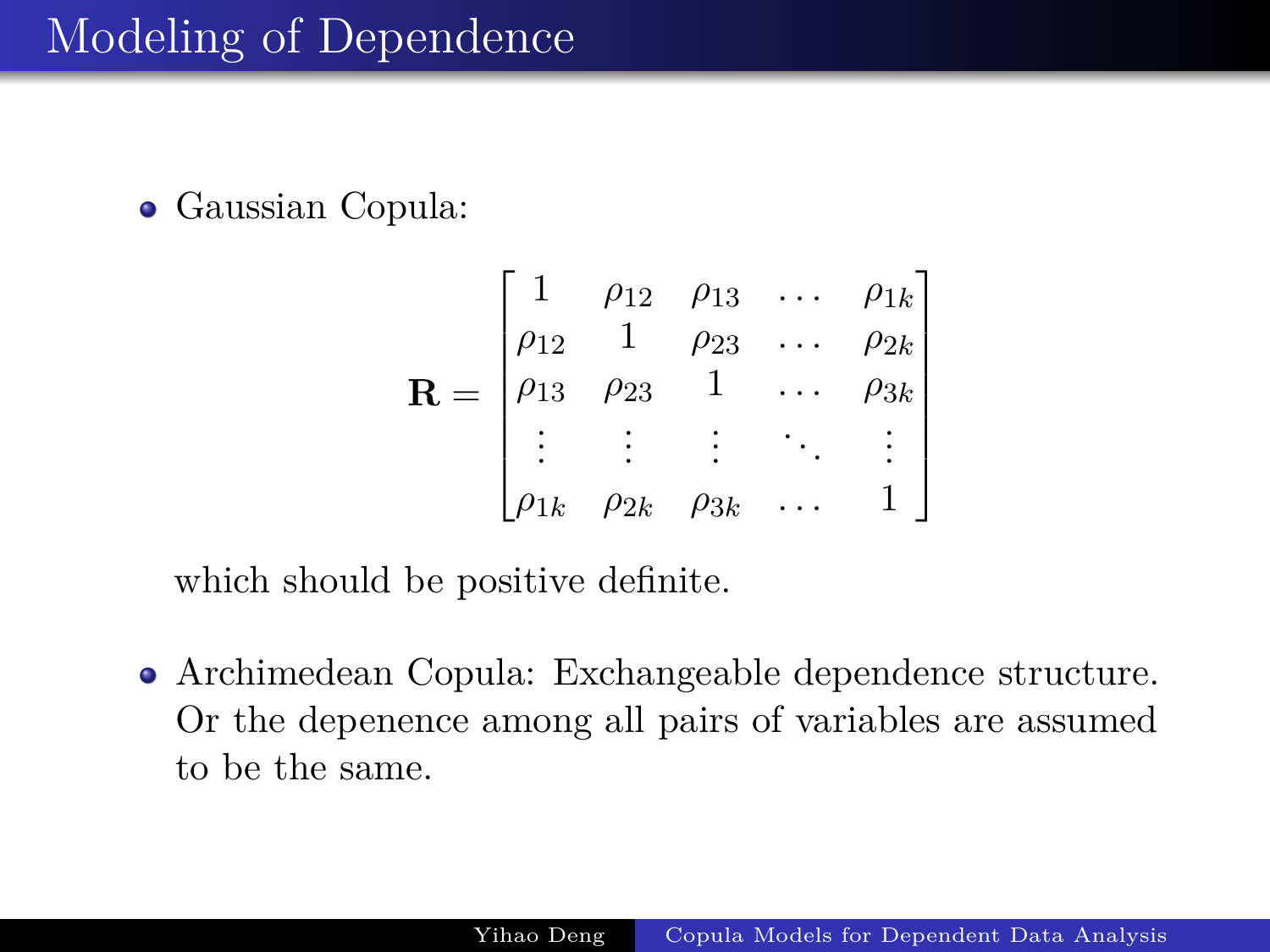The random variable *Y* is often related to some covariates  $(X_1, X_2, \ldots, X_p,$  or in matrix notation **X**), where the mean  $E(Y)$ is linked to the covariates via  $E(Y) = g^{-1}(\mathbf{X}\boldsymbol{\beta})$ . Therefore, the effect of the covariates can be incorporated into copula models as

$$
U_i = F_i(Y_i; g^{-1}(\mathbf{X}_i \boldsymbol{\beta}))
$$

## Examples Probit function:  $u_i = \Phi\left(\frac{y_i - \mathbf{X}_i\boldsymbol{\beta}}{\hat{\tau}}\right)$ *σ*ˆ  $\setminus$ Logistic function:  $u_i = \left(1 + e^{-\frac{y_i - \mathbf{X}_i \beta}{\hat{\sigma}}}\right)^{-1}$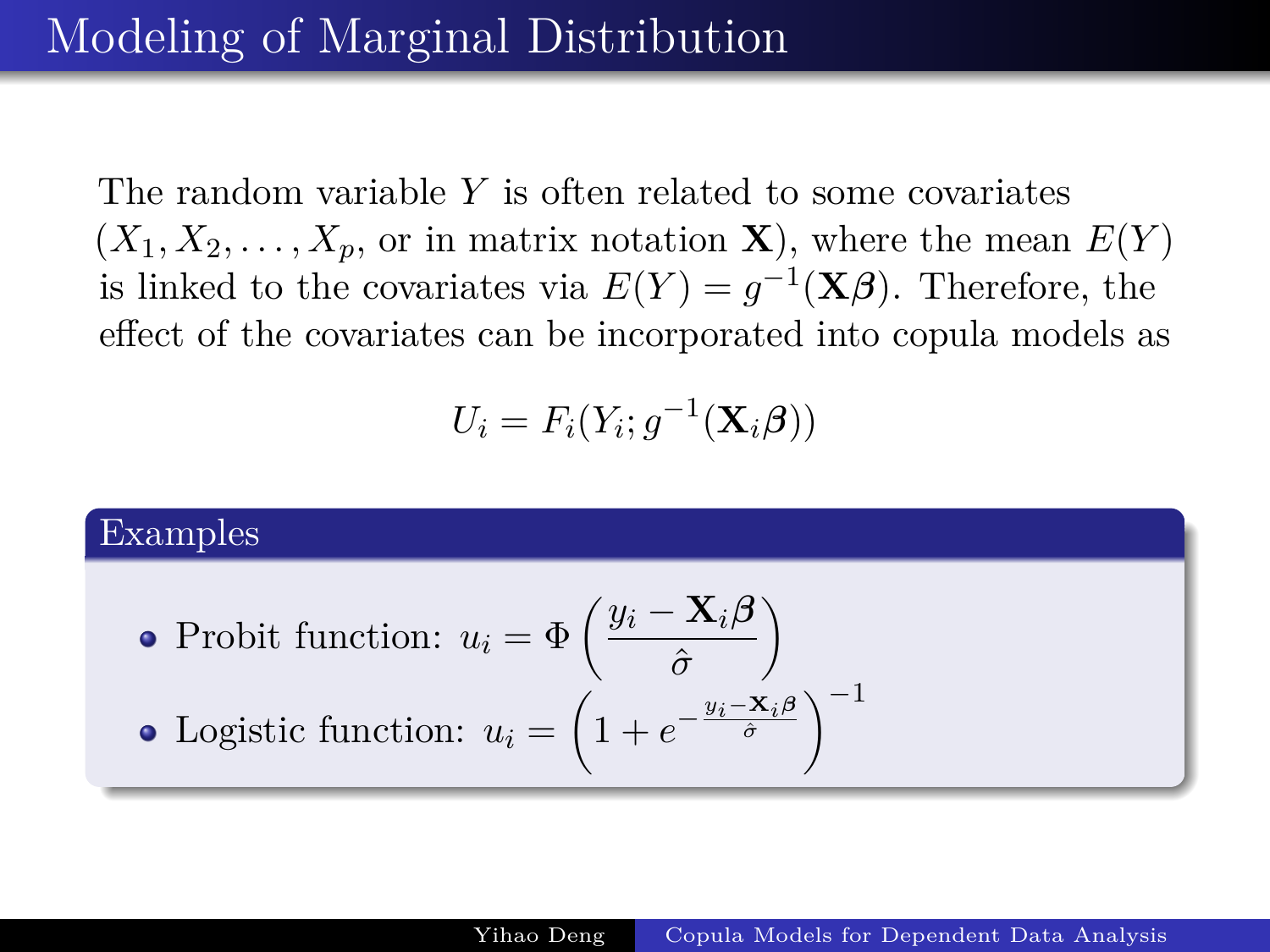As soon as we formulate the marginal distributions and dependence structure, the log-likelihood function is simply

$$
\ell = \sum \ln(c(u_1, \ldots, u_k; \beta, \theta))
$$

where  $c(u_1, \ldots, u_k)$  is the corresponding copula density function.

Optimization needs to be done numerically. R function optim and Python function minimize will be helpful.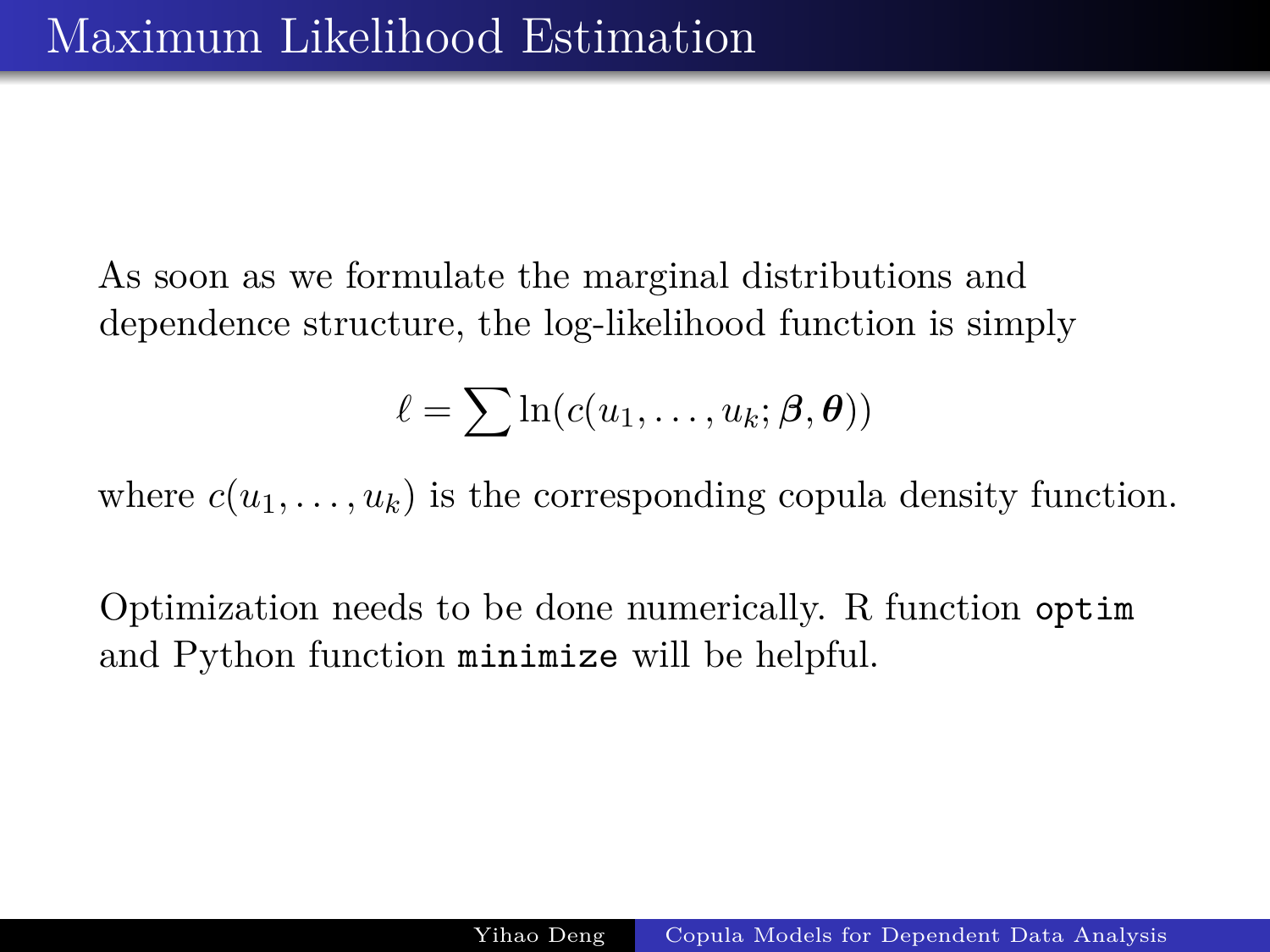Recall that the dependence in Archimedean copulas is assumed to be the same everywhere. Hierarchical Archimedean copula (HAC) was proposed to account for more complicated dependence structures.



Examples of HAC with four random variables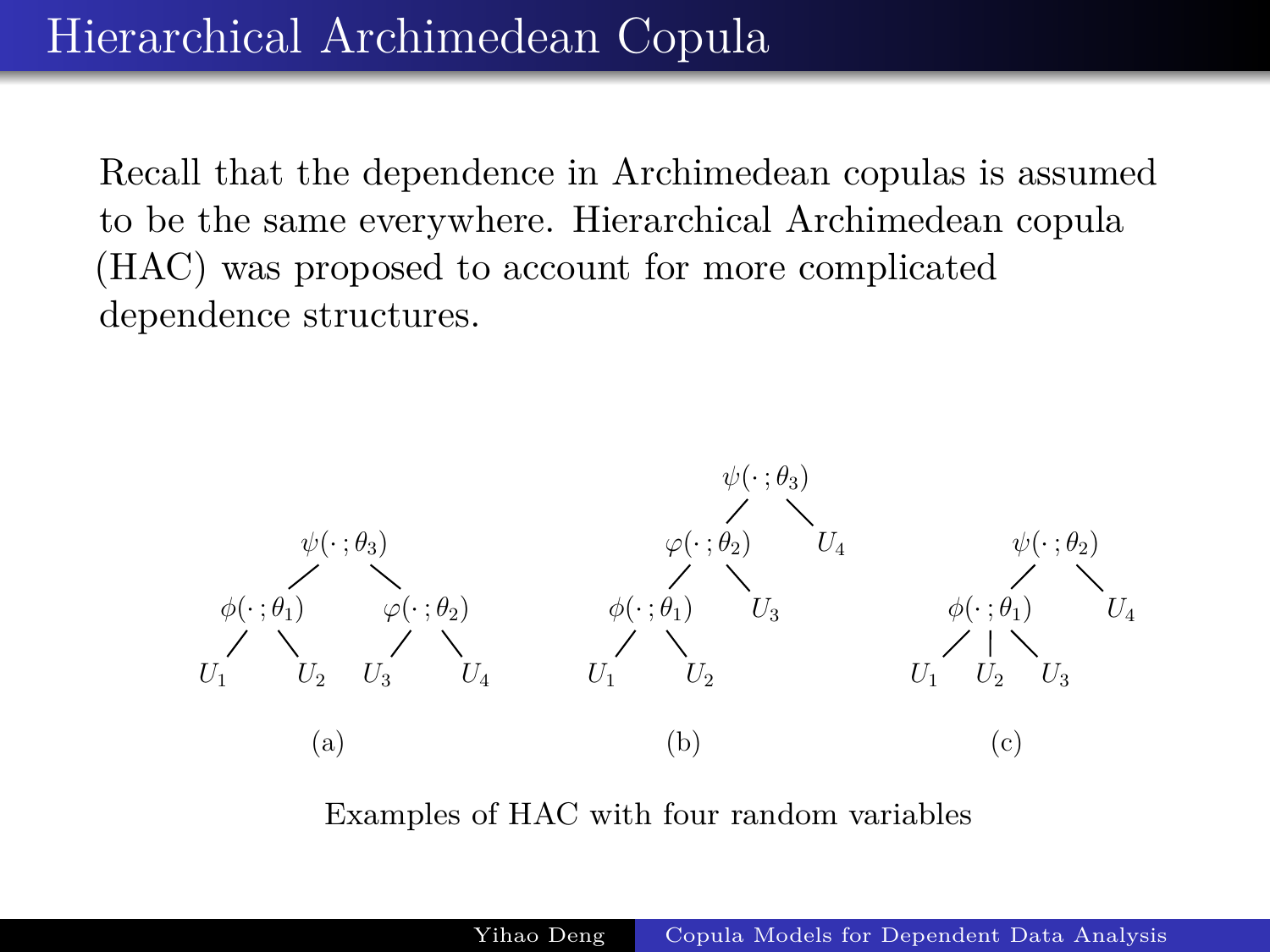A more flexible copula model is vine copula, which builds the dependence hierarchy using "pair copulas".



Example of vine construction with three random variables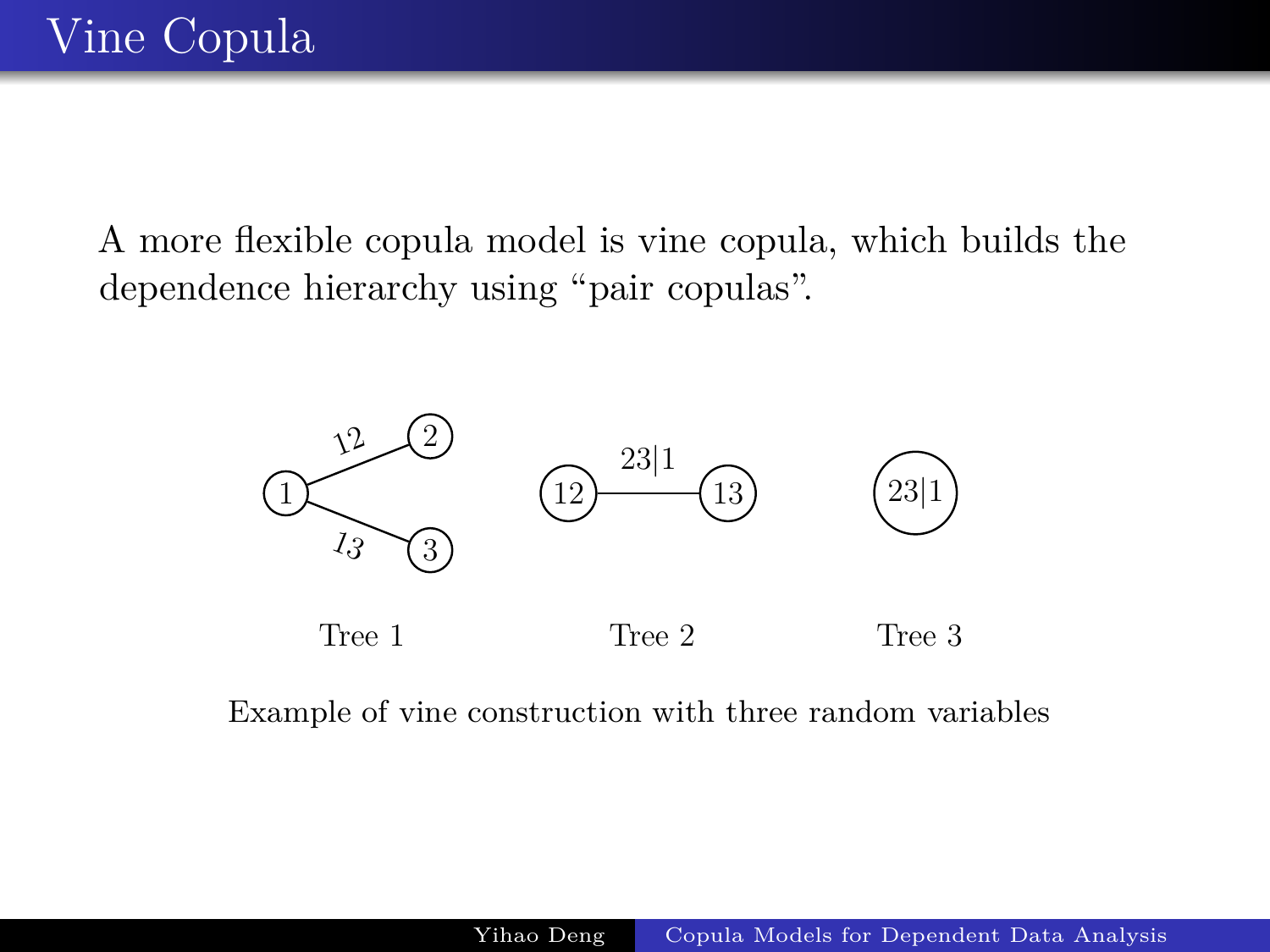Blood samples from members of 22 families were collected, erythrocyte adenosine triphosphate (ATP) levels were determined before and after storage at 4◦C in acid citrate dextrose solution for 21 days.

| famID          | Member   | Gender | Age | $pre-ATP$ | post-ATP | $\boldsymbol{y}$ |
|----------------|----------|--------|-----|-----------|----------|------------------|
| $\overline{2}$ | Mother   |        | 62  | 4.43      | 2.49     |                  |
| 2              | Father   |        | 62  | 3.72      | 1.79     |                  |
| $\overline{2}$ | Son      |        | 24  | 4.18      | 1.49     |                  |
| $\overline{2}$ | Son      |        | 41  | 4.81      | 2.84     |                  |
| $\overline{2}$ | Daughter |        | 31  | 4.42      | 2.04     |                  |
| 2              | Daughter |        | 38  | 3.65      | 1.17     |                  |
|                |          |        |     |           |          |                  |

Source: Dern R. and Wiorkowski J. (1969).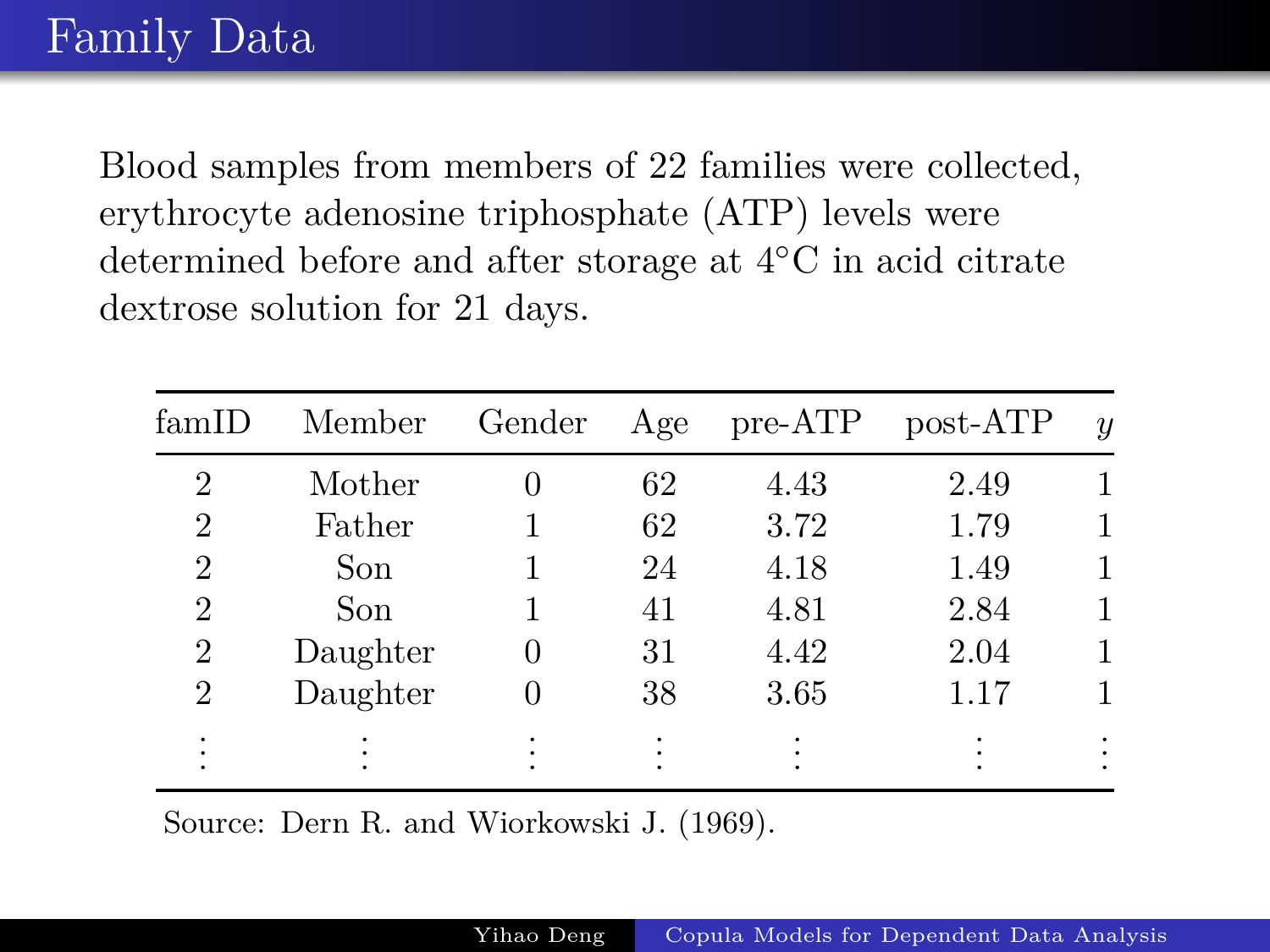By introducing continuous uniform variables  $U_i$ , we categorize  $Y_i$ as follows:

$$
Y_i = \begin{cases} 1 & \text{if } 0 \le U_i \le \eta_i \\ 0 & \text{if } \eta_i < U_i \le 1 \end{cases}
$$

where  $\eta_i = g^{-1}(\mathbf{X}\boldsymbol{\beta}).$ 

We may now model the dependence among continuous variables  $U_i$  rather than discrete variables  $Y_i$ . And the log-likelihood function to be maximized is

$$
\ell = \prod P(Y_i = \{0/1\})
$$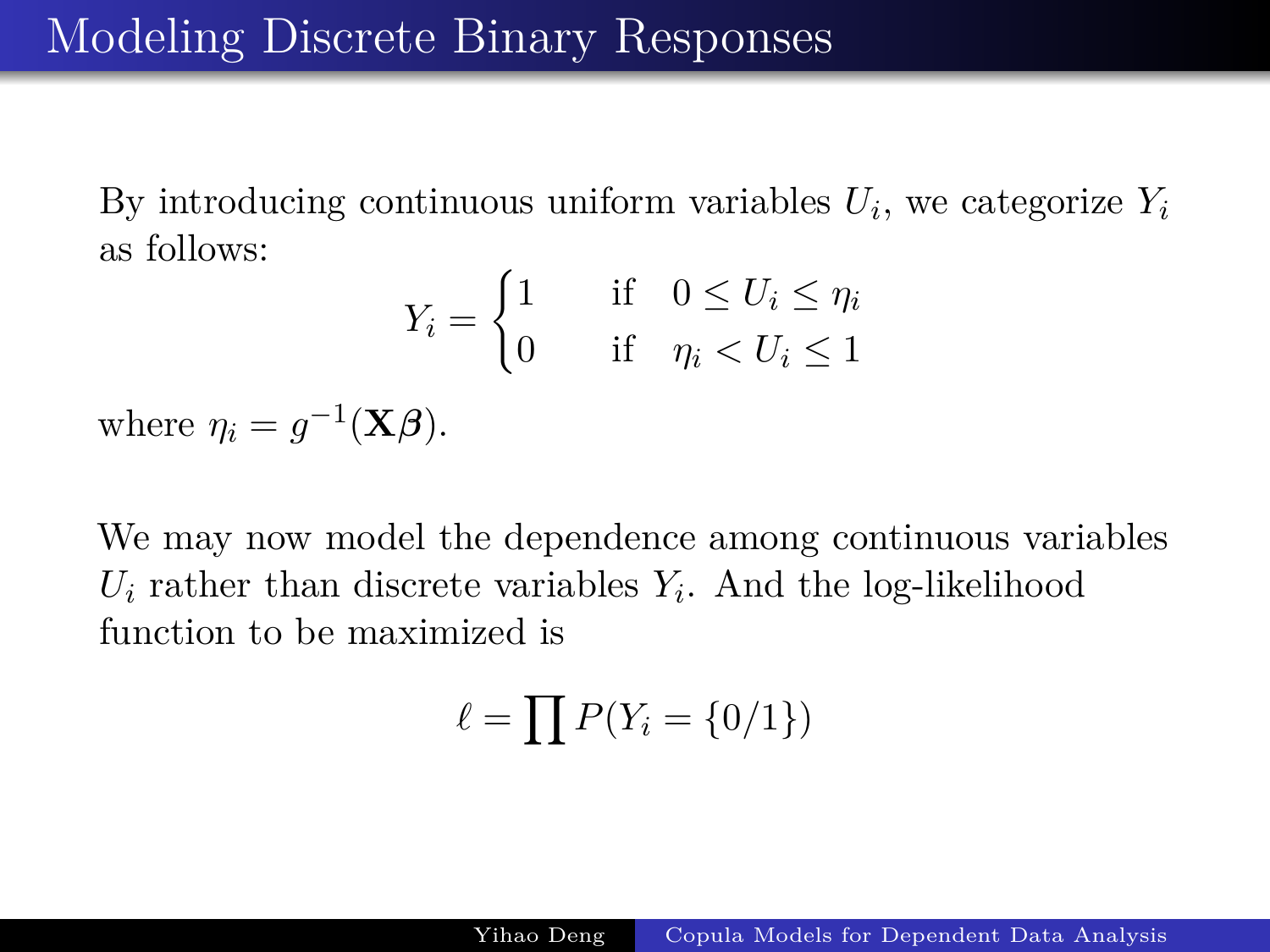The dependence among family members is assumed to be

$$
\mathbf{R} = \begin{pmatrix}\nM & F & Ch_1 & Ch_2 & Ch_3 & \dots \\
M & 1 & \gamma & \rho_1 & \rho_1 & \rho_1 & \dots \\
F & \gamma & 1 & \rho_2 & \rho_2 & \rho_2 & \dots \\
\rho_1 & \rho_1 & \rho_2 & 1 & \alpha & \alpha & \dots \\
\rho_1 & \rho_2 & \alpha & 1 & \alpha & \dots \\
h_3 & \rho_1 & \rho_2 & \alpha & \alpha & 1 & \dots \\
\vdots & \vdots & \vdots & \vdots & \vdots & \vdots & \ddots\n\end{pmatrix}
$$

Evaluation of log-likelihood function is computational intensive since it involves multivariate integration over hyper-rectangle.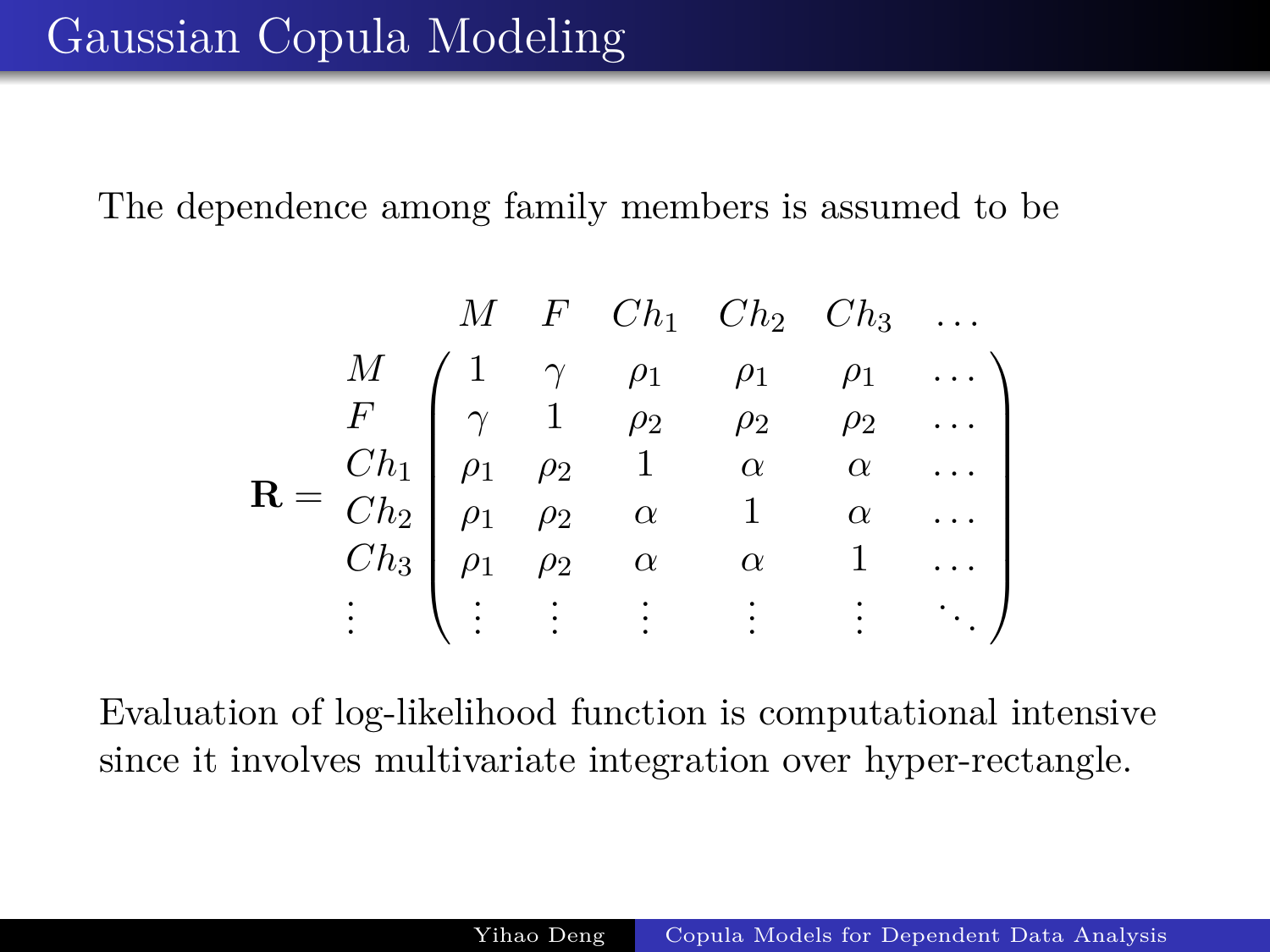| Parameter | Estimate | S.E.  | p-value |
|-----------|----------|-------|---------|
| Intercept | 12.466   | 1.490 | < 0.001 |
| Gender    | $-0.638$ | 0.556 | 0.251   |
| Pre-ATP   | $-2.517$ | 0.292 | < 0.001 |
| $\gamma$  | 0.281    | 0.398 | 0.480   |
| $\rho_1$  | 0.518    | 0.274 | 0.059   |
| $\rho_2$  | 0.208    | 0.376 | 0.580   |
| $\alpha$  | 0.568    | 0.289 | 0.050   |

log-likelihood = −39*.*195 with logit link function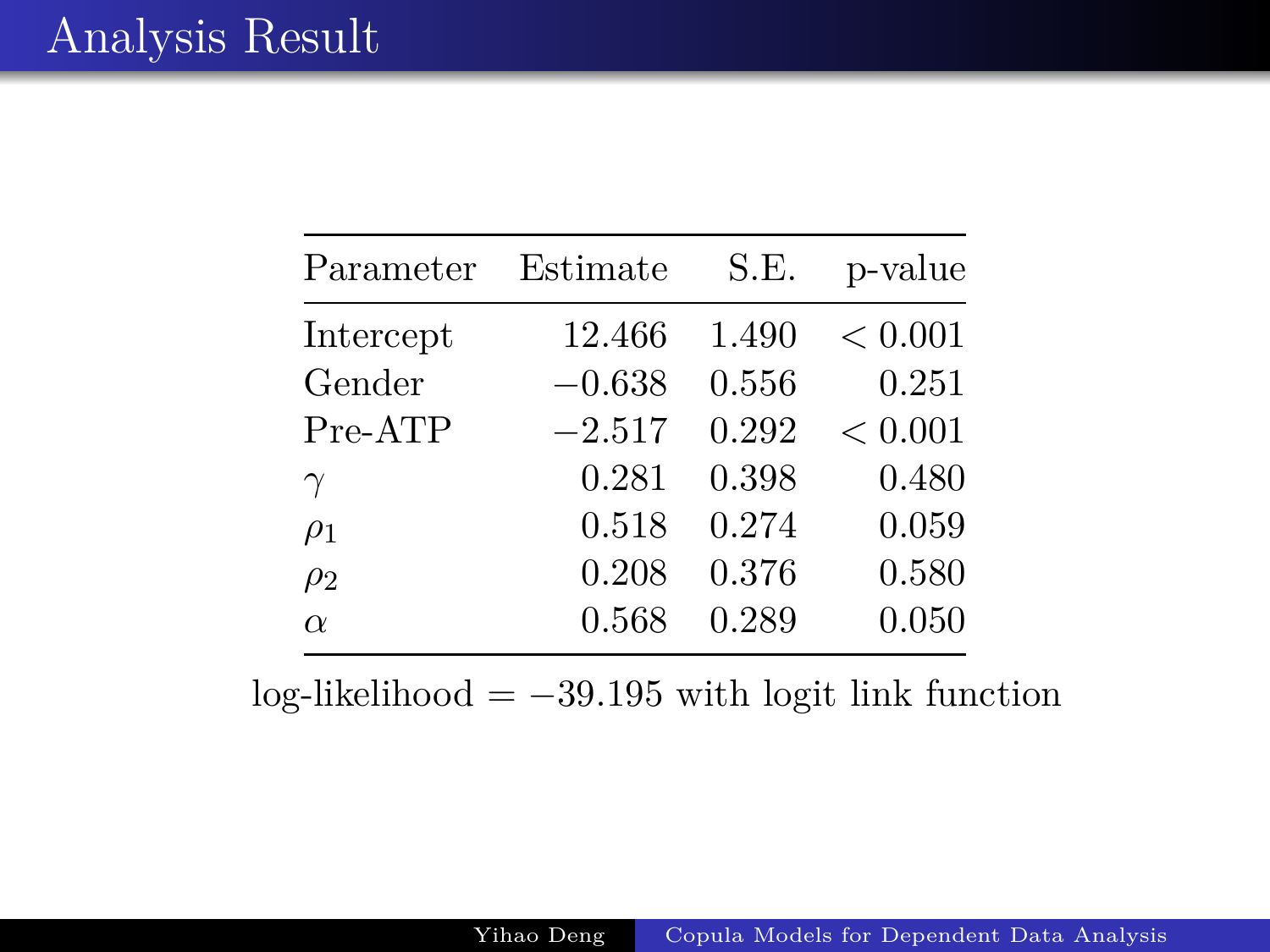• Selecting hierarchical dependence structures:



Selecting Archimedean copula families at each level.

For simplicity, I used same family for all levels to avoid incompatible issue.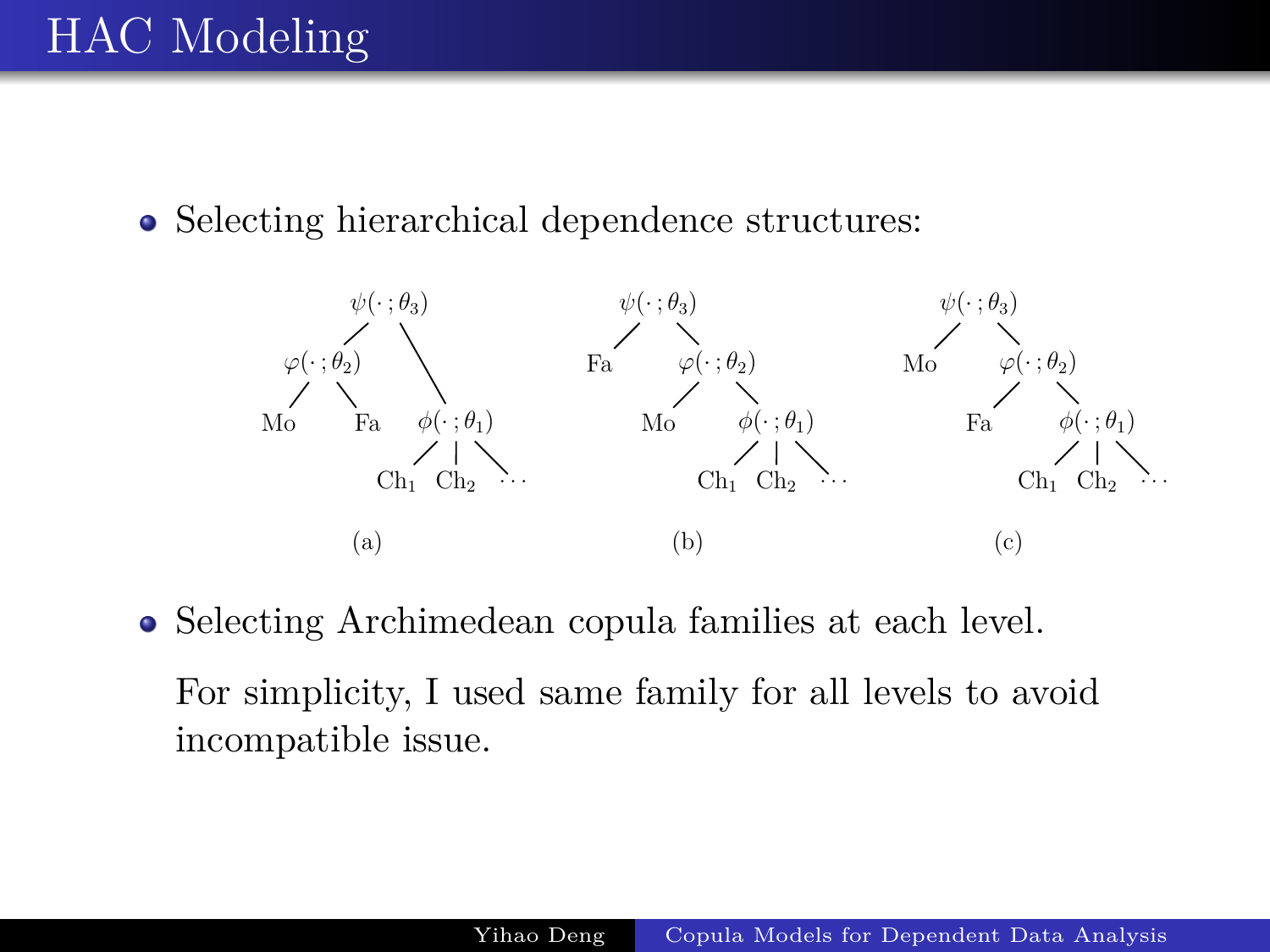Hierarchy (b) turns out to be the best model, and Frank family is selected.

| Parameter  | Estimate | S.E.  | p-value |
|------------|----------|-------|---------|
| Intercept  | 12.666   | 3.257 | < 0.001 |
| Gender     | $-0.804$ | 0.548 | 0.143   |
| Pre-ATP    | $-2.561$ | 0.671 | < 0.001 |
| $\theta_3$ | 1.316    | 1.681 | 0.434   |
| $\theta_2$ | 2.190    | 2.610 | 0.402   |
| $\theta_1$ | 4.464    | 3.577 | 0.212   |

log-likelihood = −39*.*588 with logit link function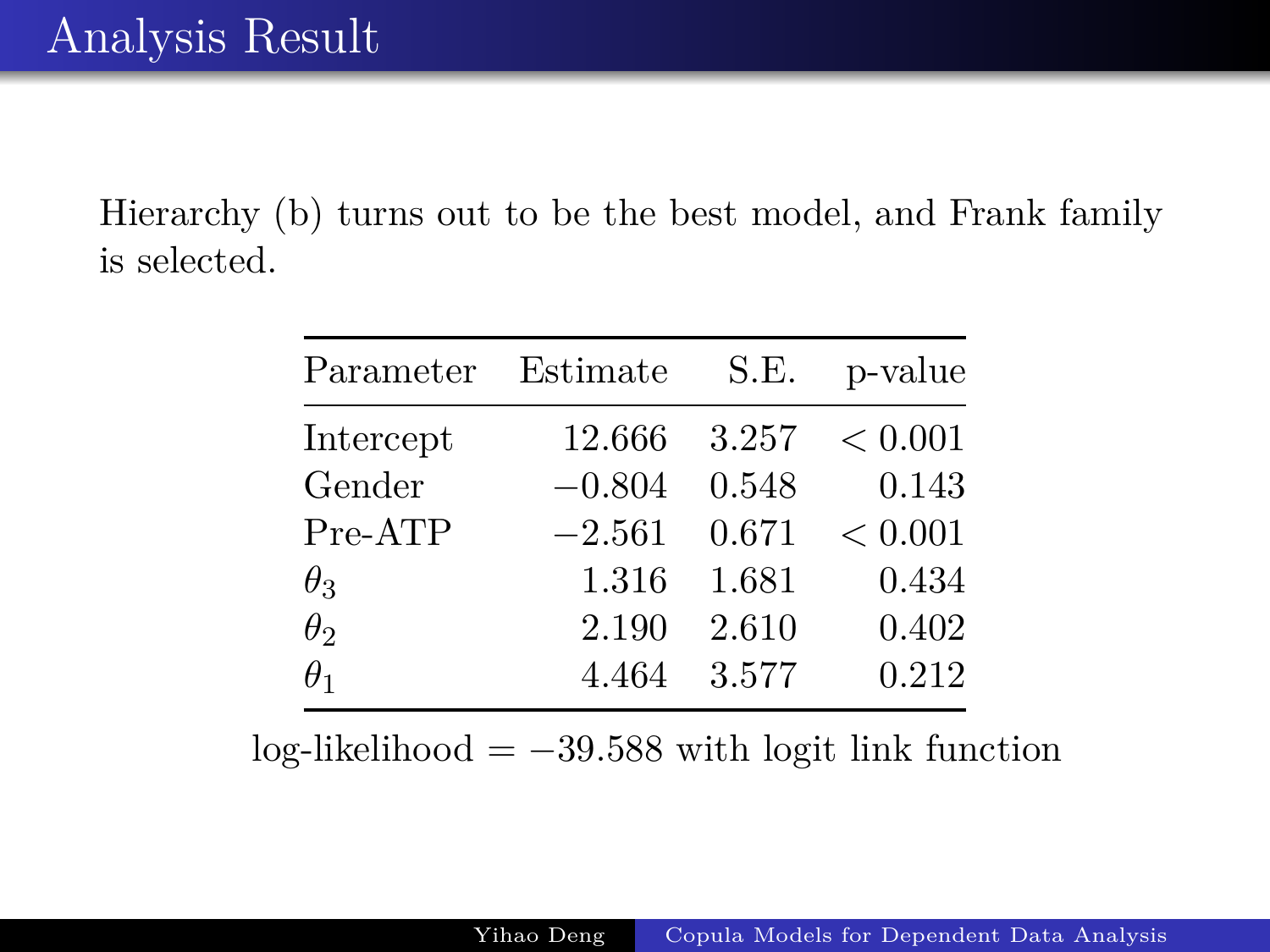## Vine Copula Modeling

• Pairing processes:



• Selecting pair copulas: find the maximized log-likelihood from all possible combinations.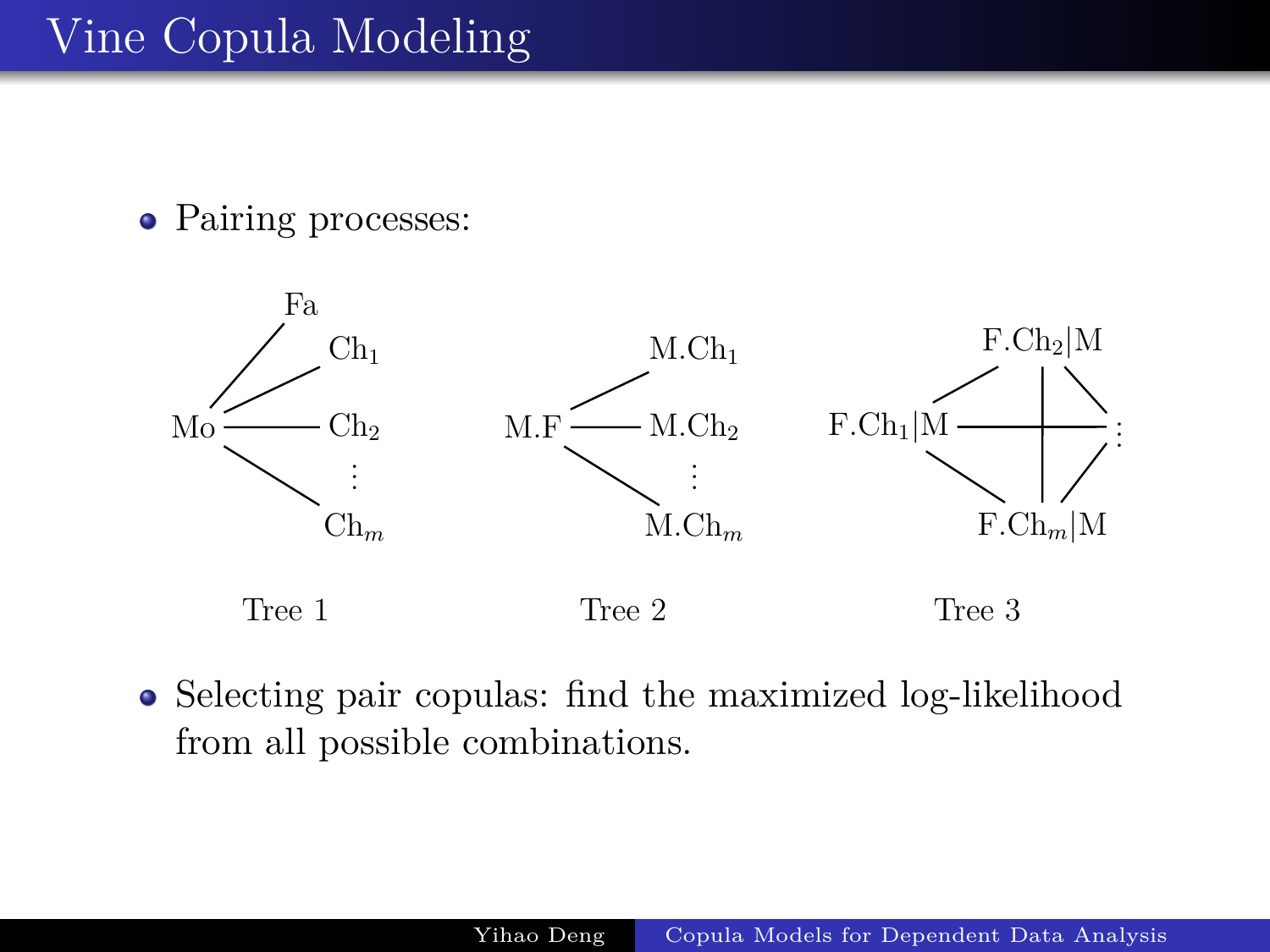Joe family and independent copula are selected for pair copulas.

| Parameter       | Estimate | S.E.  | p-value |
|-----------------|----------|-------|---------|
| Intercept       | 14.348   | 3.663 | < 0.001 |
| Gender          | $-0.738$ | 0.566 | 0.193   |
| Pre-ATP         | $-2.902$ | 0.738 | < 0.001 |
| $\theta_{12}$   | 1.584    | 0.689 | 0.021   |
| $\theta_{13}$   | 1.837    | 0.885 | 0.038   |
| $\theta_{23 1}$ |          |       |         |
| $\theta_{3 12}$ | 2.705    | 2.163 | 0.211   |

 $log-likelihood = -38.138$  with logit link function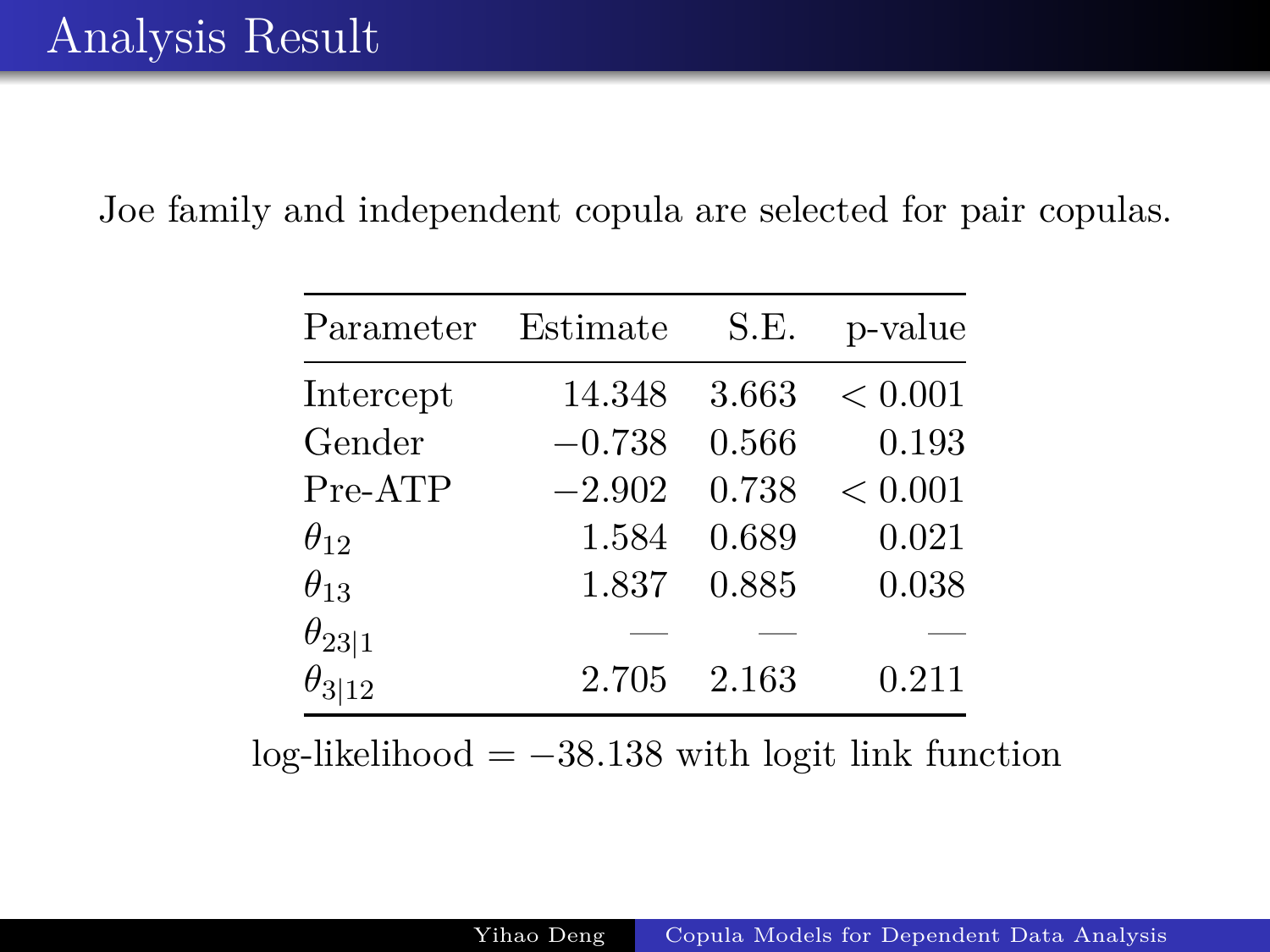# Thank you!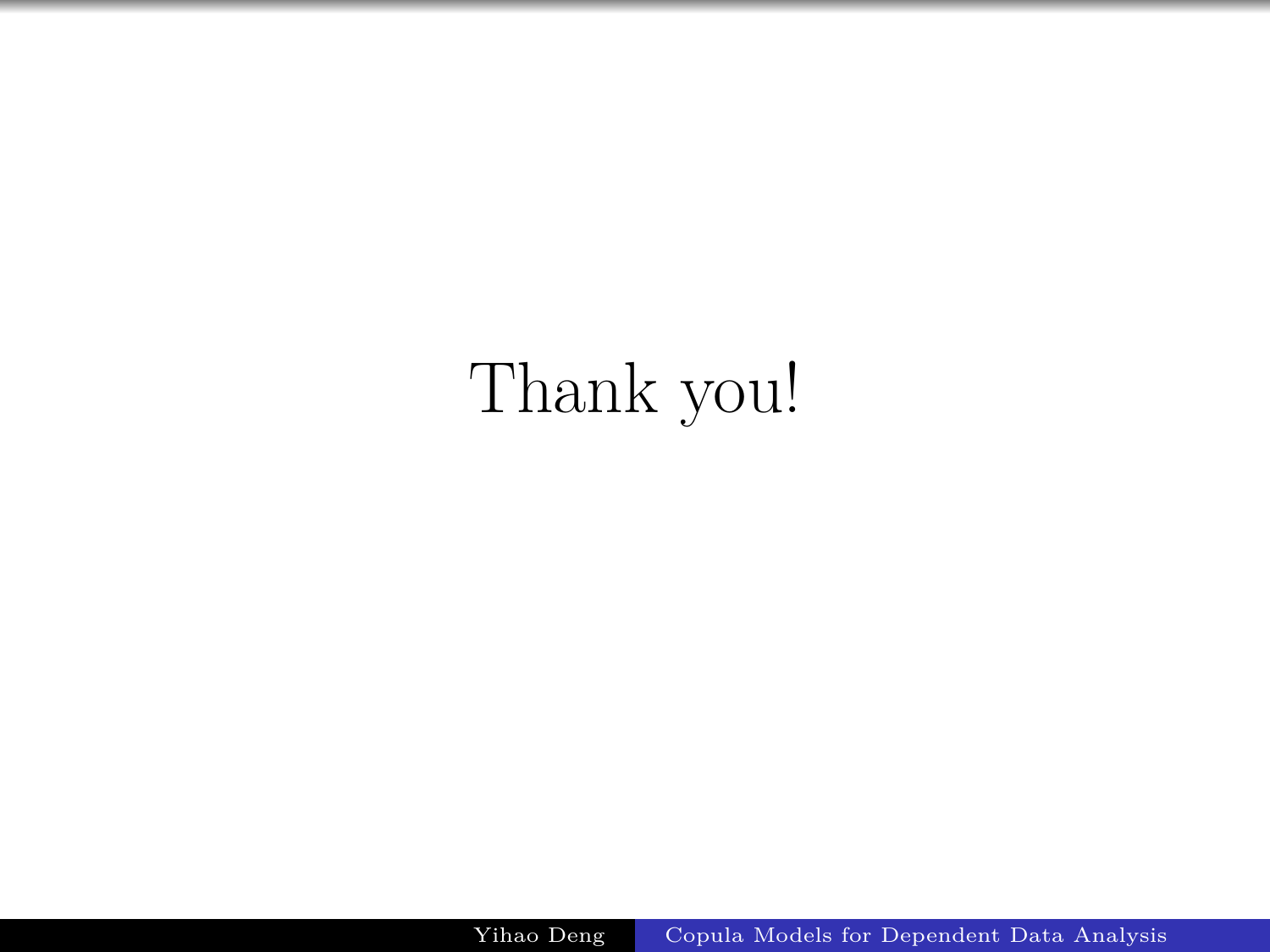#### Selected References

- <sup>1</sup> Joe H. Multivariate models and dependence concepts. London: Chapman & Hall. 1997.
- <sup>2</sup> Nelsen R. An introduction to copulas (2nd edition). New York: Springer. 2006.
- <sup>3</sup> Joe H. Dependence modeling with copulas. Boca Raton: CRC Press. 2015.
- <sup>4</sup> Kurowicka D, Joe H. Dependence modeling: vine copula handbook. Singapore: World scientific. 2011.
- <sup>5</sup> Dißmann J, Brechmann E, Czado C, Kurowicka D. Selecting and estimating regular vine copulae and application to financial returns. Computational statistics and data analysis 2013; 59: 52–69.
- <sup>6</sup> Panagiotelis A, Czado C, Joe H. Pair copula constructions for multivariate discrete data. Journal of the American statistical association 2012; 107: 1063–1072.
- <sup>7</sup> Panagiotelis A, Czado C, Joe H, Stöber J. Model selection for discrete regular vine copulas. Computational statistics and data analysis 2017; 106: 138–152.